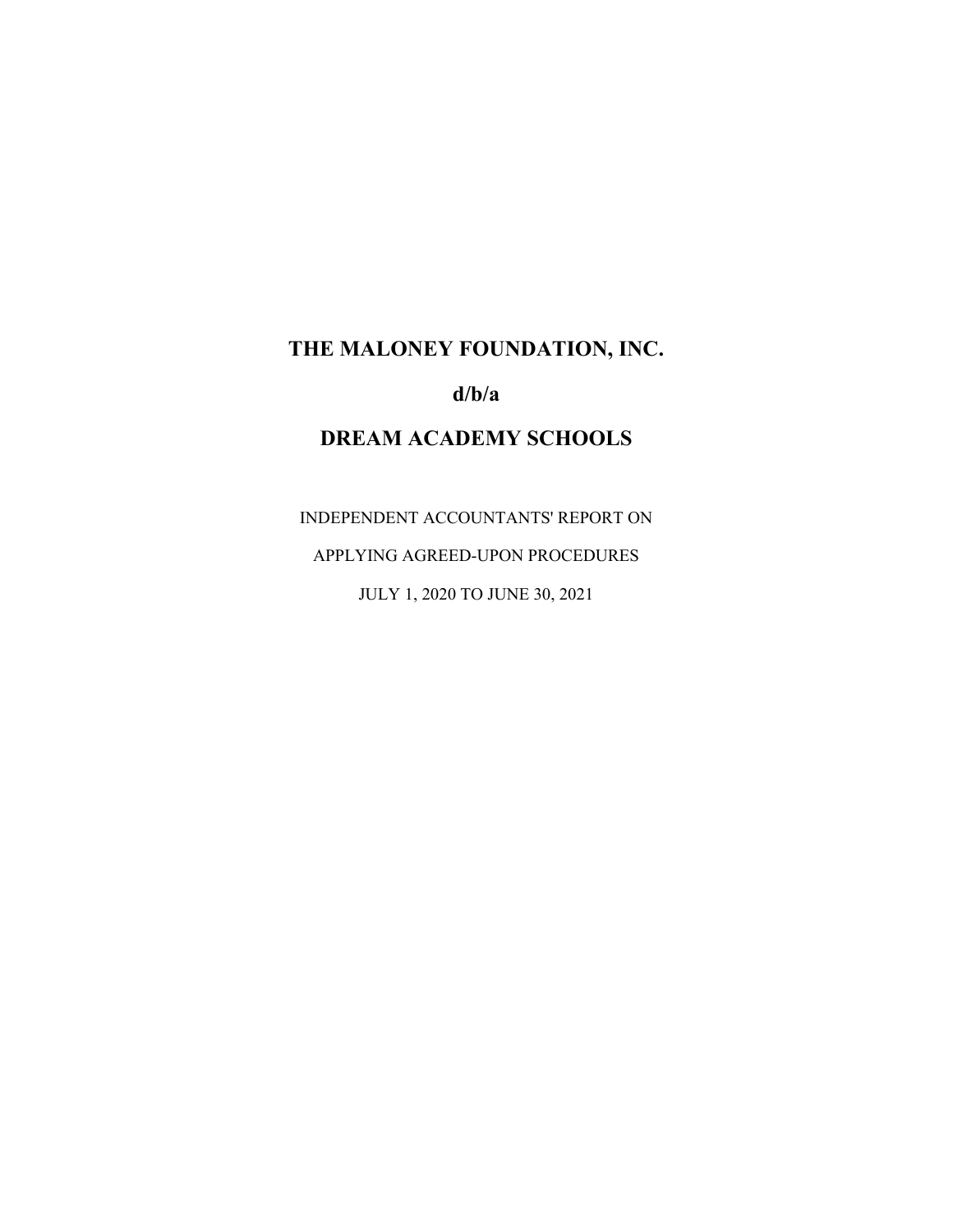# **Independent Accountant's Report on Applying Agreed-Upon Procedures for 2020-2021 School Year**

To Step Up For Students Scholarship Funding Organization:

We have performed the procedures enumerated below, which were agreed to by Step Up For Students Scholarship Funding Organization, solely to assist the specified parties in evaluating The Maloney Foundation, Inc.  $d/b/a$  Dreams Academy Schools' compliance with the requirements of Florida Statute 1002.421(1)(q) during the school year ended June 30, 2021. TheMaloneyFoundation,Inc. d/b/a Dreams Academy Schools' management is responsible for compliance with those requirements.

The school has agreed to and acknowledged that the procedures performed are appropriate to meet the intended purpose of solely assisting the specific parties in evaluating the school's compliance with the requirements of Florida Statue 1002.421(1)(q) during the school year ended June 30, 2021. This report may not be suitable for any other purpose. The procedures performed may not address all items of interest to a user of this report and may not meet the needs of all users of this report and. As such, users are responsible for determining whether the procedures performed are appropriate for their purposes.

This agreed-upon procedures engagement was conducted in accordance with attestation standards established by the American Institution of Certified Public Accountants. We were not engaged to and did not conduct an examination or review, the objective of which would be the expression of an opinion or conclusion, respectively, on compliance with the requirements of Florida Statute 1002.421(1)(q) during the school year ended June 30,2021. Accordingly, we do not express such an opinion or conclusion. Had we performed additional procedures; other matters might have come to our attention that would have been reported to you.

This report is intended solely for the information and use of Step Up For Students, Florida Department of Education and The Maloney Foundation, Inc.  $d/b/a$  Dreams Academy Schools' management and is not intended to be and should not be used by anyone other than these specified parties.

*Robinson Gruters & Roberts, CPA, P.A. 133 S Harbor Drive Venice FL, 34285 September 9, 2021*

School DOE #: 9366 CPA License #: AD70528 CPA Phone #: 941-488-7794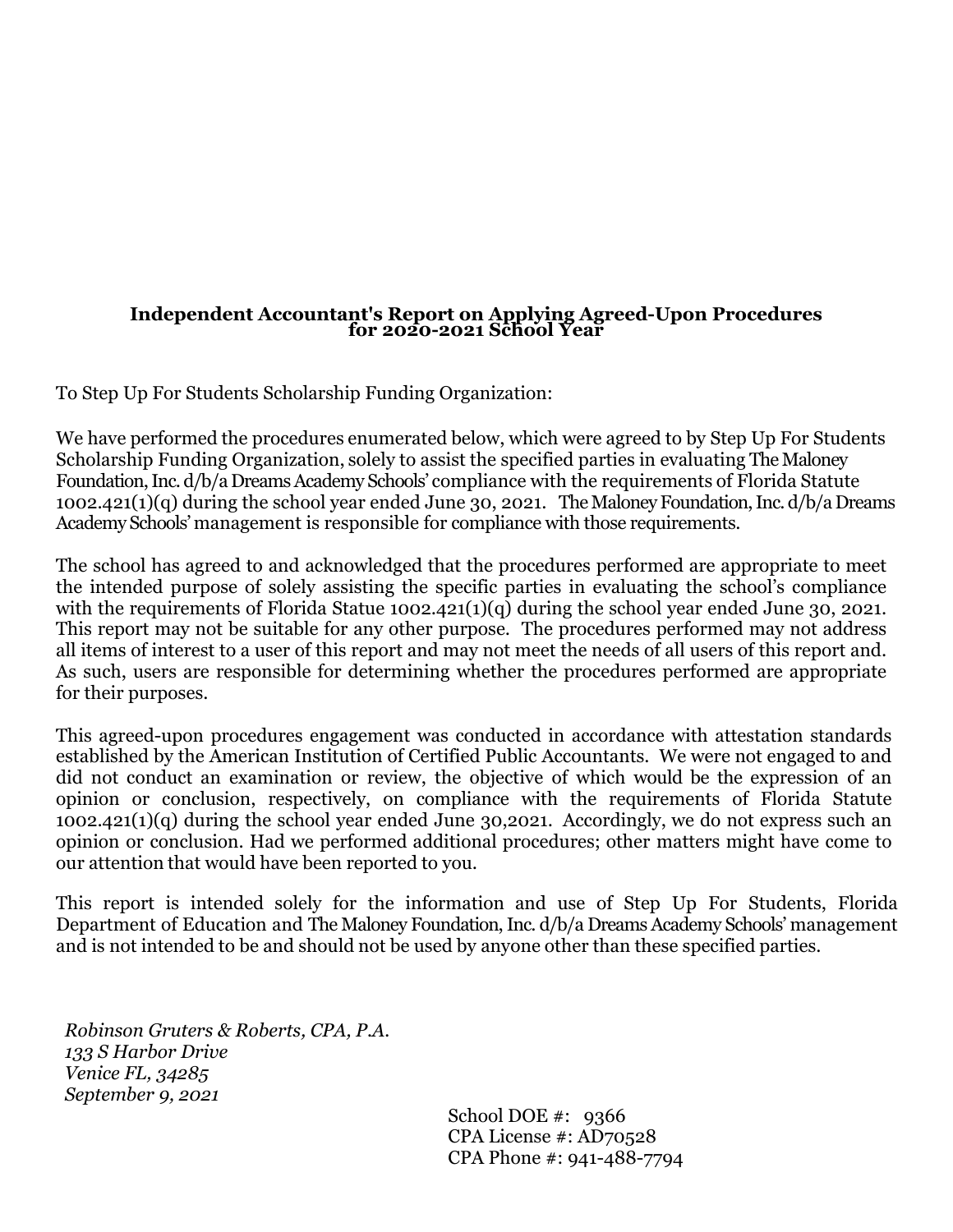# CPA Email address: **AUP@RobinsonGruters.com The Agreed Upon Procedures**

# **I. School Eligibility**

A. Obtain and include a copy of the compliance letter or other proof of eligibility from the Florida Departmentof Education. Determine whether the proof of eligibility covers the Fiscal Year and Scholarships for which the AUP is being performed.

*Response:* Obtained letter and determined that the proof of eligibility covers the entire fiscal year. See attached.

B. Report any exceptions found as Material Exceptions.

*Response:* No Material Exceptions noted.

# **II. Adequate Accounting System:**

A. Identify and document the name of the accounting software or systems used to maintain the school's financial records.

*Response:* The accounting software used by the school is GnuCash.

B. Determine if the accounting software or systems used allows the school to record financial transactions conducted including deposits and disbursements, in a complete and self-balancing accounting system. The software or system should be capable of generating a trial balance, financial statements, student account statements and other subledger reports.

*Response:* The GnuCash accounting software enables the school to record financial transactions conducted by the school including deposits and disbursements in a complete and self-balancing accounting system and it is also capable of generating a trial balance, financial statements and other sub-ledgers including student account statements.

C. If a separate non-self-balancing system for student account statements is used, determine whether it is regularly reconciled to the general ledger.

*Response:* The school does not use a separate non-self-balancing system.

Report any exceptions found as Material Exceptions.

*Response:* No Material Exceptions noted.

# **III. Adequate System of Financial Controls:**

## **A. Cash Balances:**

1. Verify if the school's Scholarship Funds are held at a federally insured depository institution. If funds are not held at a federally insured depository institution, report as a Reportable Exception.

*Response:* We verified that the school's Scholarship Funds are held at Wells Fargo Bank, a member of the Federal Deposit Insurance Corporation (FDIC).

No Reportable Exceptions noted.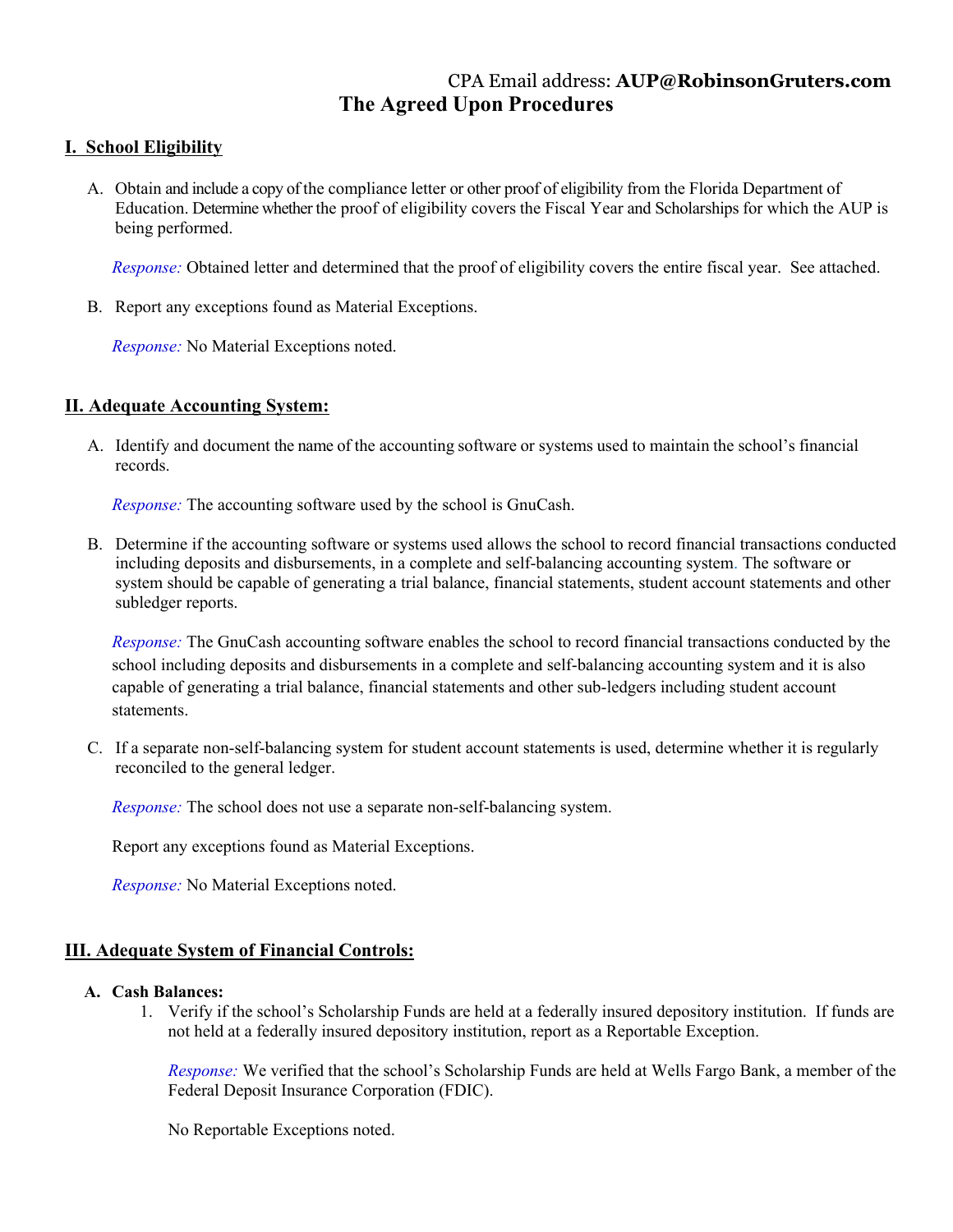2. Inspect three months' statements (including the June 30th Fiscal Year-end statement) for all bank and investment accounts holding Scholarship Funds and determine whether the average daily account balance exceeds the FDIC limit of \$250,000 during the month's statements being inspected.

If the FDIC limit is exceeded, inspect any documentation indicating that the school annually reviews the bank's rating by a reputable ratings provider, which may include, but is not limited to Bauer Financial, Fitch, Moody's, Standard and Poor's.

- a. If the school took no such action to protect the Scholarship Funds, report as a Reportable Exception.
- b. If the rating is lower than the top two ratings on the scale, report as a Reportable Exception.

*Response:* We inspected the bank statements for the months of September 2020, October 2020 and June 2021. During these months, the daily account balance did not exceed the FDIC limit of \$250,000.

No Reportable Exception noted.

### **B. Non-school Expenses:**

1. Scan the school's general ledger and inquire if another organization's (i.e., affiliated church or other school) expenses are disbursed from the school's bank account and if so, if they are being identified and/or tracked separately from the school's expenses.

*Response:* We scanned the general ledger and made inquiries with the School's principal. We noted there are no non-school expenses or other organizations that share the same bank account.

2. Select a sample of 5 expenses from the other organization(s) and determine whether they are being identified and reported separately from school expenses.

*Response:* There are no non-school expenses or other organizations that share the same bank account.

3. Report any exceptions found as Material Exceptions.

*Response:* No Material Exception noted

# **C. Internal Controls:**

- 1. Inquire if the school has written policies or standard practices to establish proper financial controls including segregation of duties and the policies or practices are being consistently followed for:
	- i. Cash Receipts
	- ii.Capital Expenditures
	- iii. Payroll –including time and attendance, calculations and pay rate and deduction changes.
	- iv. Operating Expenditures; and
	- *v.*Shared costs Costs shared by the school with another organization (administrative salaries, facilities, etc.) *should be allocated between the organizations in a systematic and rational approach.*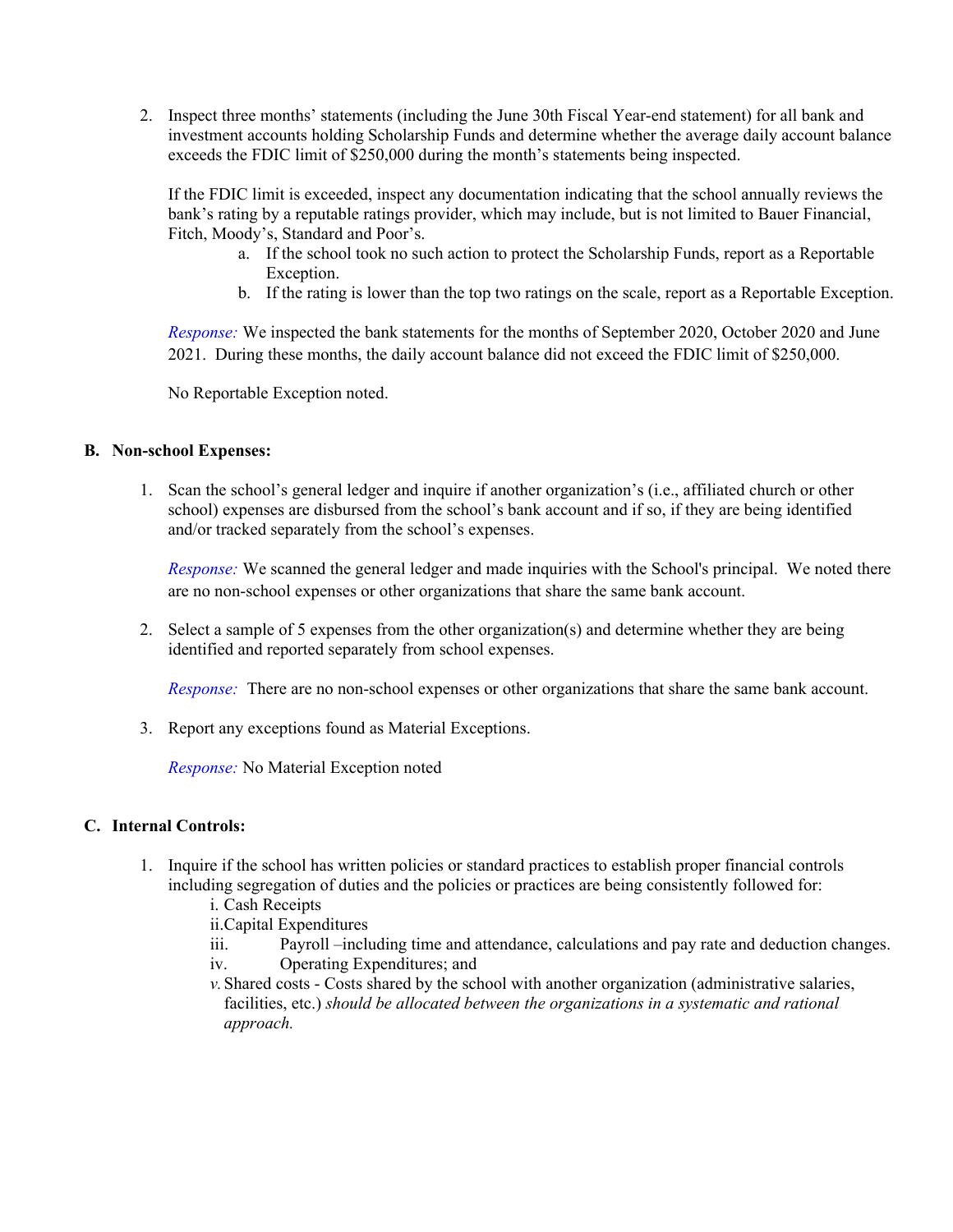#### *Response:*

#### **Cash Receipts** –

**Purpose:** To establish and maintain a reliable procedure for the handling of all cash receipts to include: Currency, coins, checks, and credit card transactions.

**Scope:** This financial policy applies to ALL Dream Academy School employees that accept any form of payment from parents, students, or outside entities on behalf of the school. This scope includes activities at all campuses, events, and locations that Dream Academy does business.

**Policy:** Dream Academy's Program Manager is responsible for the handling and record keeping of all cash receipts. Any cash receipts are to be turned into the Program Manager within 24 hours and signed by the employee handling it and the Program Manager. All receipts are kept in an organized filing cabinet that will periodically be turned over to the Board of Dream Academy School for routine audit.

#### **Capital Expenditures** –

**Purpose:** This policy stands to outline all guidelines and procedures to prioritizing and approving all capital expenditures.

**Scope:** This document applies to all major transactions for new constructions, major repairs, renovations, the purchase of any new vehicles, orreal estate thatmay total up to \$2500 ormore.

**Policy:** All capital expenditures for Dream Academy will be processed and handled by the President. Any expenditure over \$10,000 will require Board Approval. When proposing a capital expense, you must provide all supporting documentation such as multiple estimates and justification.

#### **Payroll** –

**Method of payment:** Employees are paid monthly via direct deposit. All new employees are required to sign up for direct deposit. Employees are encouraged to use SurePayroll to view payroll statements online.

**Mandatory deductions include:** Federal and state income taxes (based on an individual's filing status) Social Security taxes; and Medicare taxes.

**Approval Process:** The President will approve payroll monthly through the automated payroll system, Sure Payroll. The Chief Administrator will have backup approval ability.

**Reimbursement for work related expenses:** Employees are reimbursed for reasonable expenses such as new learning materials, gas in the event of a field trip, and other expenses pre-approved by the President of Dream Academy.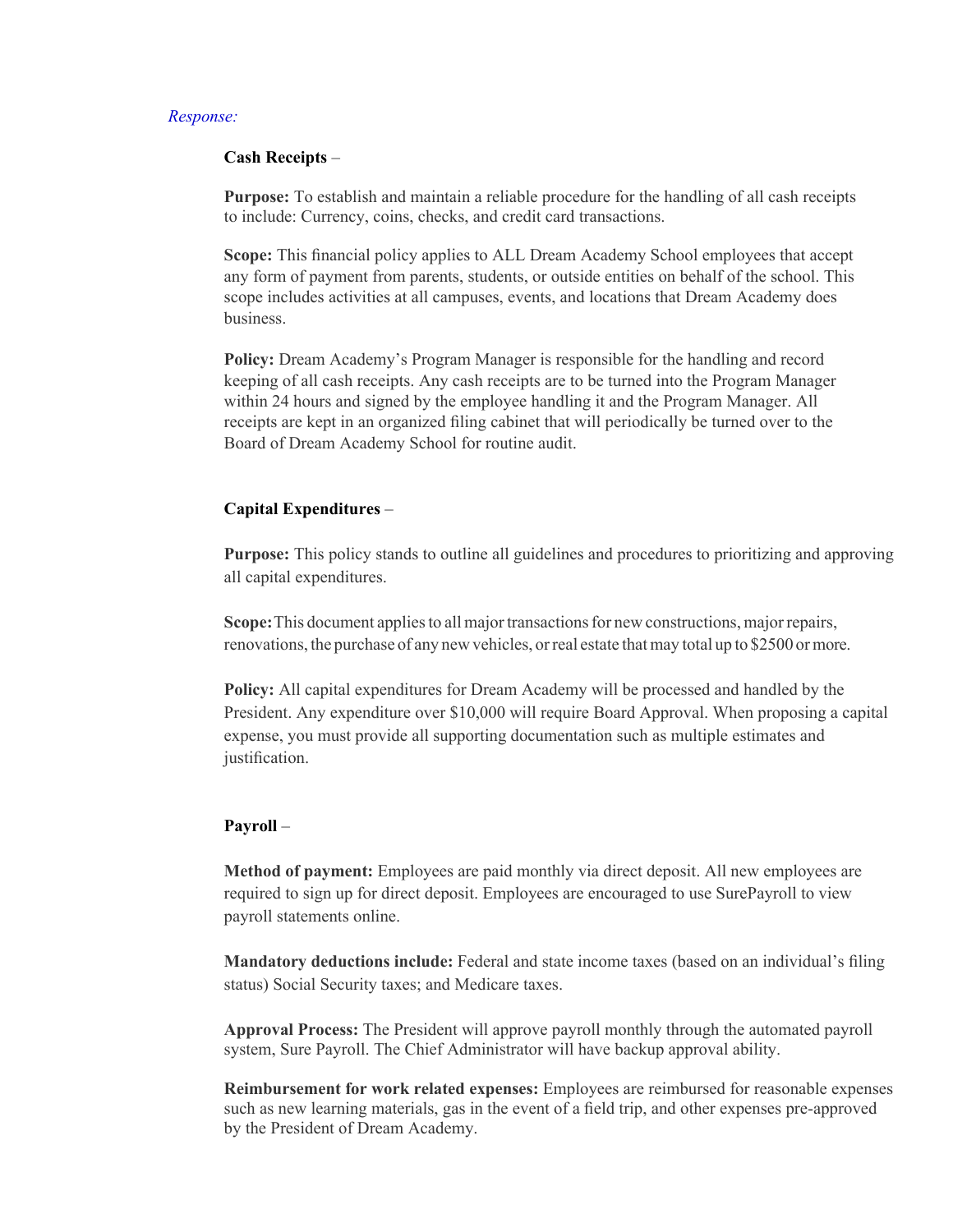## **Operating Expenditures** –

Purpose: This policy will establish Dream Academy's procedures necessary to the management and approval of any disbursements to any outside entities.

**Scope:** All Dream Academy School employees are expected to adhere to this policy.

### **Policy:**

- 1. All cash, check, credit/debit card purchases, and online bank transfers are secured and controlled by the ProgramManager.
- 2. All disbursing of funds at the school are done through the Program Manager's o ce and require a second signature from the Onsite Administrator.
- 3. All expendituresmade using cash, check, or credit/debit cardwill be recorded in a ledger kept securely in the Program Manager's o ce.
- 4. Any expenses over \$250 will require prior approval from the President of DreamAcademy.

### **Shared Costs** – not applicable

2. In the absence of written policies, briefly describe the standard practices used to establish proper financial controls over the transactions listed in  $III(C)(1)$  above.

*Response:* The school has written policies and procedures.

3. See associated procedures in step IV(B)(2) (*Student payments*) and V(B) (*Education related expenses*);

*Response:* We performed the associated procedures as prescribed.

4. Report any exceptions found in steps III(C)(1-3) as Material Exceptions.

*Response:* The results of testing procedures noted above in III(C)(3) are documented below in the appropriate sections,  $VI(B-C)$  and  $V(B)$ .

No Material Exceptions noted.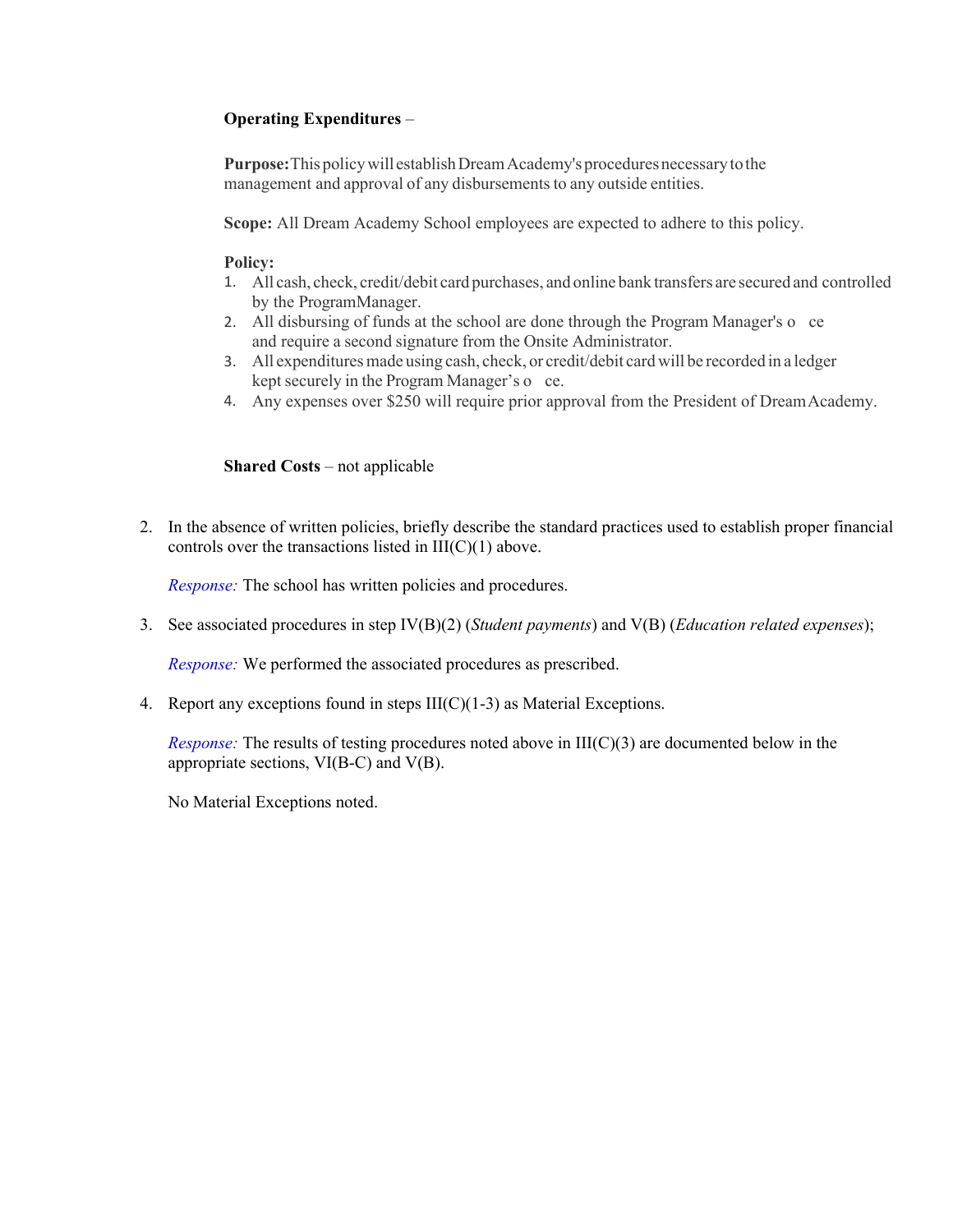### **D. Bank Reconciliations:**

1. Inquire if reconciliations of all bank accounts are completed within 60 days of each month end including a documented independent review done by the school's management and resolution of any reconciling items are in process prior to the Bank's deadline for reporting errors.

*Response:* By inquiry, all bank reconciliations are completed and independently reviewed within 60 days of each month end.

2. Using the bank statements inspected in step  $III(A)(2)$  above, inspect the associated bank reconciliations and determine whether they were completed within the guidelines outlined in III(D)(1) above.

*Response*: We inspected bank reconciliations for the months of September 2020, October 2020 and June 2021. All reconciliations tested were completed within the prescribed time frame and included a documented independent review.

3. Report any exceptions found in steps III(D)(1-2) as Material Exceptions.

*Response:* No Material Exceptions noted.

# **E. Budgets and Financial Statements:**

1. Inquire if an annual budget is prepared and approved by the school's governing body before the start of each fiscal year. Also inquire if any budget amendments were made and approved thereafter, and if actual results are periodically reviewed in comparison to budgeted amounts and reported to the school's governing body at least twice annually.

*Response:* Per inquiry we noted that the organization prepared a budget that was approved by the school's governing body before the start of the school year. We noted there were no amendments made during the Fiscal year. We further noted that actual results were periodically reviewed in comparison to budget and reported to the school's governing body at least twice during the fiscal year.

2. Inspect the financial sections of all minutes of the meetings of the school's governing body that occurred during the current school year, and those immediately preceding it, and determine adherence with step  $III(E)(1)$ .

*Response:* We inspected the financial section of the minutes of the meetings of the school's governing body for the current and preceding years. We noted that the school prepared a budget that was approved by the school's governing body before the start of the school year. We also noted that there were no amendments made during the school year. In addition, the school did periodically review comparison to budget and reported to the school's governing body at least twice annually.

3. Report any exceptions found in steps  $III(E)(1-2)$  as Reportable Exceptions.

*Response:* No Reportable Exceptions noted.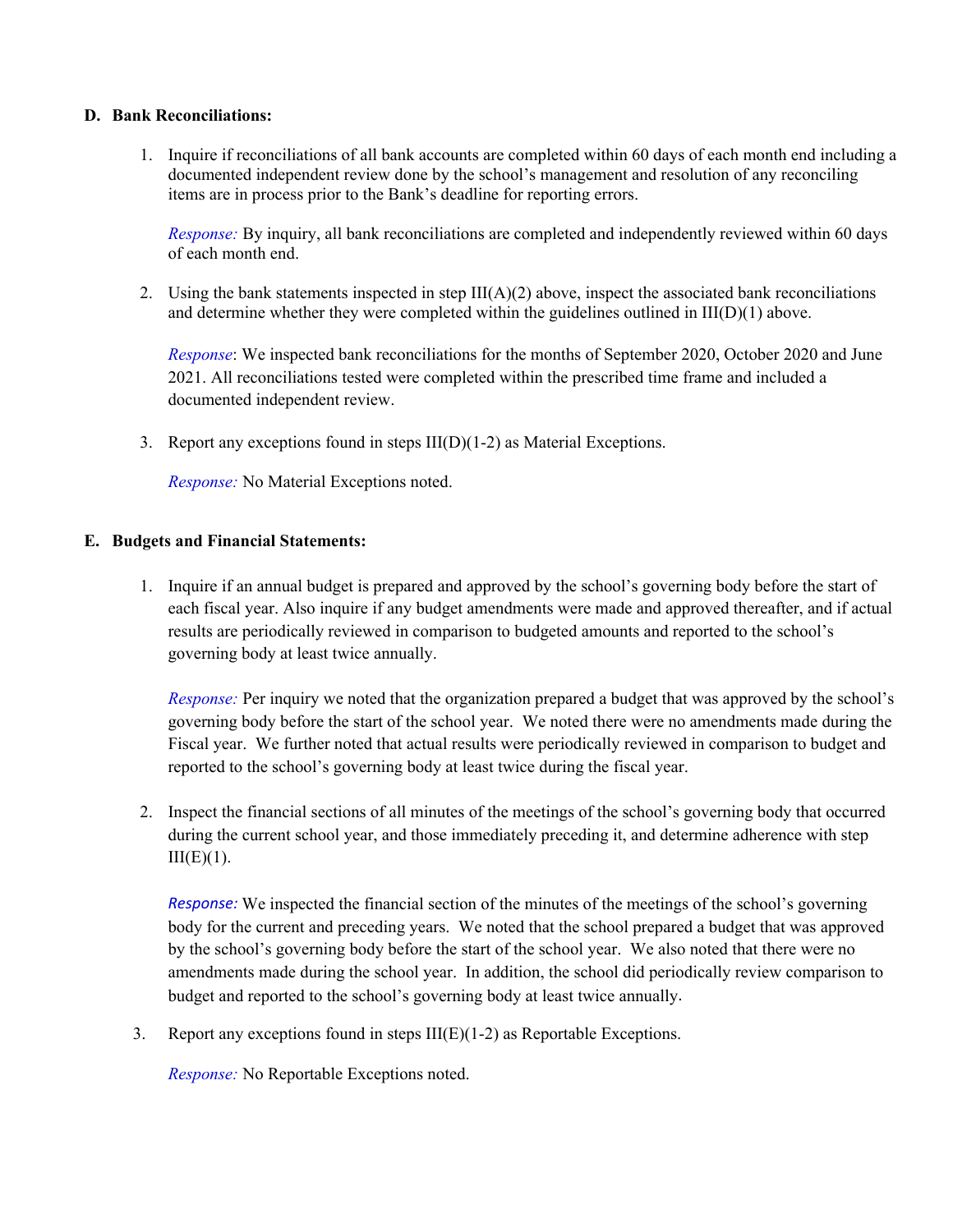### **IV. Adequate Process for Deposit and Classification of Scholarship Funds:**

### **A. For Scholarship payments received as checks:**

1. Obtain the SFOs' or the Department's Check Cashing Policies (the "Check Cashing Policies") and inquire if the school is following the Check Cashing Policies and complying with section 1002.395 (11)(b) F.S. to include obtaining the guardian's signatures and depositing the check into the school's bank account.

*Response:* We obtained the school's check cashing policies and noted that they comply with the check cashing policies outlined by the Scholarship Funding Organizations and section 1002.395 (12)(b) F.S.

2. Select a sample of the greater of 10 Scholarship students or 5% of the Scholarship student population. The sample should include at least 2 students *(or one if only one student participating in a given program attends the school*) from each Scholarship program in which the school participates that distributes funds by check. Determine whether the Check Cashing Policies and statute referenced in step  $IV(A)(1)$  were followed. Determine whether the parent or guardian's endorsement is reasonably similar to the signature in the student's school file of the named payee or of their power of attorney (granted to a person that is not related to the school).

*Response:* We selected 10 students from the population of students with scholarship payments received as checks as follows:

| <b>Scholarship Sampling Breakout - Checks</b> |                 |  |
|-----------------------------------------------|-----------------|--|
|                                               | # of            |  |
|                                               | <b>Students</b> |  |
| Program                                       | <b>Sampled</b>  |  |
| <b>Family Empowerment</b>                     | 4               |  |
| McKay                                         | 6               |  |
|                                               |                 |  |
| <b>Total Students Sampled</b>                 | 10              |  |

Using the sample above we determined the check endorsements were reasonably similar to the signatures on file.

3. Using the sample selected in section IV(A)(2) above, obtain the sample students' Scholarship checks and determine whether the funds are classified in the general ledger as tuition, books and fees payments and the corresponding general ledger bank account. Also, determine whether the funds are posted to each student's tuition account/statement and whether the funds are deposited into the school's bank account.

*Response:* Using the sample selected in section IV (A)(2) above, we determined the Scholarship checks tested were properly classified in the general ledger as tuition, books and fees payments and the corresponding general ledger bank account. We also determined the funds were deposited into the school's bank account.

4. Report any exceptions as Material Exceptions.

 *Response:* No Material Exceptions noted.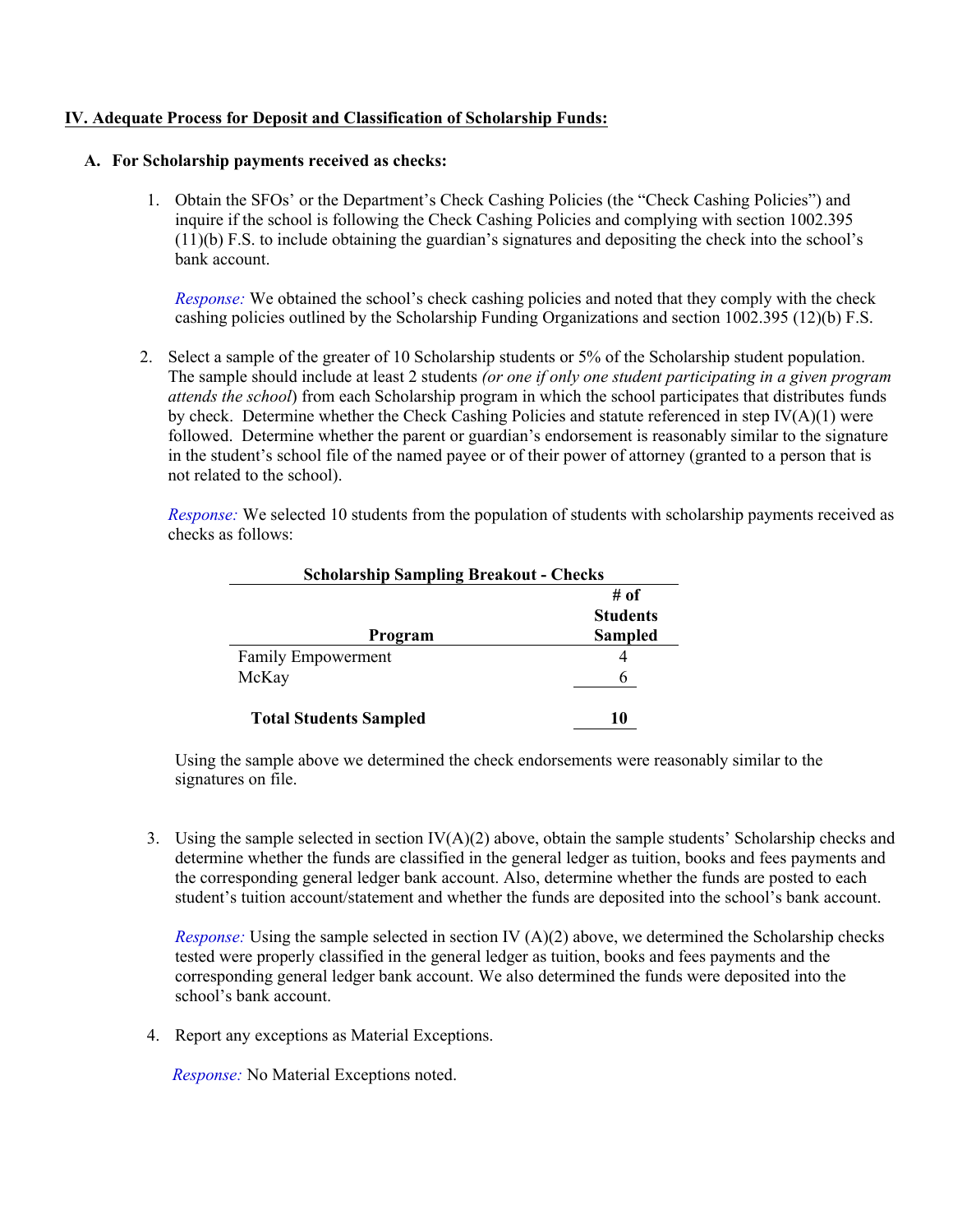### **For Scholarship payments received as electronic funds:**

1. Select a sample of the greater of 10 Scholarship students or 5% of the Scholarship student population. The sample should include at least 2 students (*or one if only one student participating in a given program attends the school*) from each Scholarship program in which the school participates that distributes funds by electronic funds.

*Response:* We selected 10 students from the population of students with scholarship payments received as electronic deposits as follows:

| <b>Scholarship Sampling Breakout - Electronic Funds</b> |                 |  |
|---------------------------------------------------------|-----------------|--|
|                                                         | # of            |  |
|                                                         | <b>Students</b> |  |
| Program                                                 | <b>Sampled</b>  |  |
| Florida Tax Credit                                      | 6               |  |
| Hope                                                    |                 |  |
| Gardiner                                                | 3               |  |
| <b>Total Students Sampled</b>                           | 10              |  |

2. Determine whether the sampled students' scholarship payments were recorded in accordance with the policies or standard practices identified in section III  $(C)(1)(i)$  and whether the funds are classified in the general ledger as tuition, books and fees payments and the corresponding general ledger bank account.

*Response:* Using the sample selected in section IV(B)(1) above, we determined the Scholarship payments tested were properly classified in the general ledger as tuition, books and fees payments and the corresponding general ledger bank account.

3. Determine whether the funds are posted to each student's tuition account/statement and whether the funds are deposited into the school's bank account.

*Response:* Using the sample selected in section IV(B)(1), we determined that the Scholarship funds were posted to each student's tuition account/statement and the funds are deposited into the school's bank account.

4. For electronic funds received from AAA, determine whether the parent or guardian endorsement on the Payment Received Form is reasonably similar to the signature of the named payee on file with the school.

*Response:* The school did not receive any electronic AAA payments.

5. Report any exceptions as Material Exceptions.

*Response:* No Material Exceptions noted.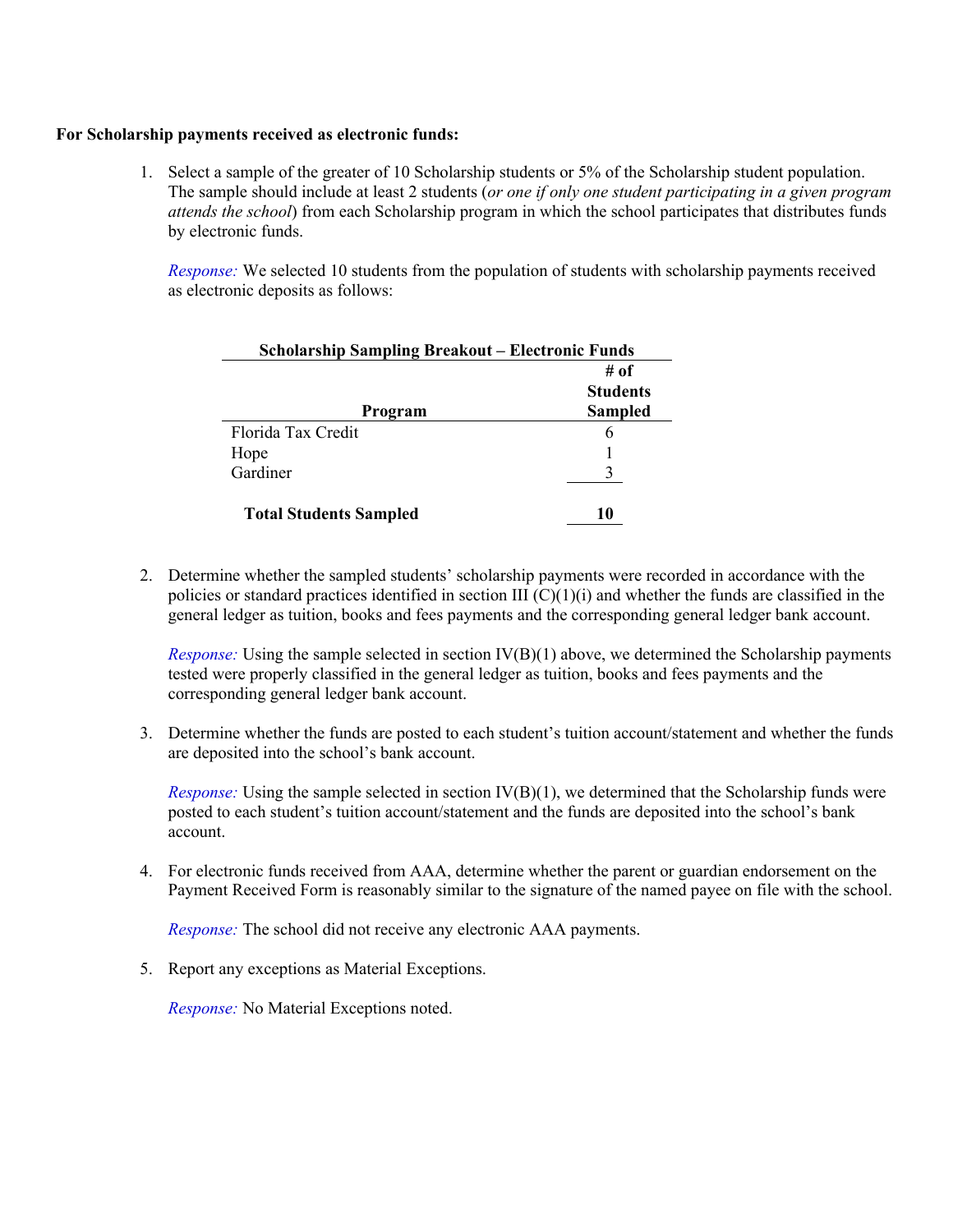### **V. Properly Expended Scholarship Funds for Education-Related Expenses:**

A. Obtain and document the total dollar value of all Scholarship funds received for students attending the school.

*Response:* The dollar amount of Scholarships received for students attending the school was as follows:

| <b>Scholarship Breakdown</b>      |                     |    |                      |  |
|-----------------------------------|---------------------|----|----------------------|--|
|                                   | # of                |    | <b>Dollar Amount</b> |  |
| Program                           | <b>Scholarships</b> |    | <b>Received</b>      |  |
| Florida Tax Credit                | 61                  | \$ | 308,811              |  |
| Gardiner                          | 9                   |    | 41,775               |  |
| <b>Family Empowerment</b>         | 17                  |    | 80,820               |  |
| Hope                              |                     |    | 6,331                |  |
| McKay                             | 56                  |    | 317,542              |  |
| <b>Total Student Scholarships</b> | 144                 | \$ | 755,279              |  |

B. By scanning the general ledger, identify and prepare a list of the total Fiscal Year (*July 1 – June* 30) Education-Related Expenses by category. Include the list with the report. Include all Education-Related Expense. Education-Related Expense categories include but are not limited to school-related personnel expenses, curriculum, classroom technology, building expenses (rent, mortgage interest, property taxes, insurance and maintenance costs associated with the school facilities) and classroom instructional resources. Do not include extracurricular activity expenses, such as after school athletics programs, events or transportation to and from those events.

*Response:* We scanned the general ledger and identified salaries and other educational related expenses of \$784,052. The list of Education-Related Expenses is as follows:

| <b>Education-Related Expenses</b>       |    | 2020-2021 |
|-----------------------------------------|----|-----------|
| <b>Salaries</b>                         | \$ | 421,769   |
| Administrative                          |    | 66,557    |
| Program Expenses                        |    | 174,533   |
| Occupancy                               |    | 121,193   |
| <b>Total Education Related Expenses</b> | S  | 784,052   |

Determine if the total of all Education-Related Expenses for the school is equal to or greater than the dollar value of the Scholarship funds received.

*Response:* The total of all Education Related Expenses for the school is greater than the dollar value of the Scholarship funds received.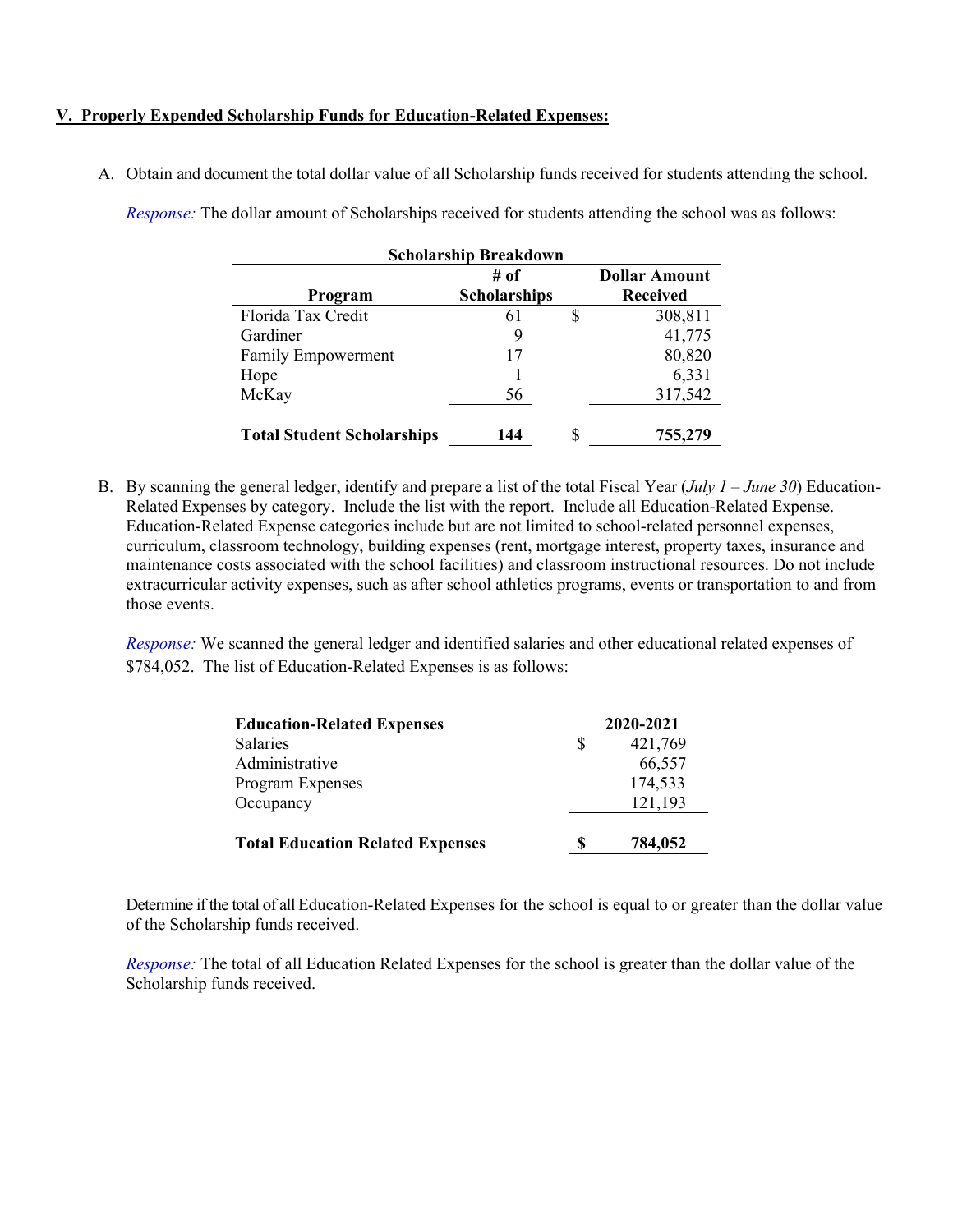C. Using the list developed in step V(B) above, select a sample of Education-Related Expenditures incurred during the Fiscal Year using the table below. For each item sampled, scan supporting documentation and determine whether the expenditure is Education-Related, was properly authorized in accordance with the policies identified in step III(C) above, is properly classified in the general ledger and was paid timely and accurately from the school's bank account(s). For this purpose, paid timely means no more than 10% of the sample size is paid greater than 30 days after the due date. For payroll expenditures sampled, re-calculate pay based on corresponding time and attendance, pay rate and deductions records properly authorized in accordance with the policies identified in step III(C) above.

|      | <b>Value of Total Education-Related Expenditures</b> |             | Sample      |                             |
|------|------------------------------------------------------|-------------|-------------|-----------------------------|
|      | From                                                 |             | <b>Size</b> |                             |
| Each | 250,000                                              | 500,000     | 30          |                             |
|      | 500,000                                              | 750,000     | 45          | of the<br>categories listed |
| ın   | 750,000                                              | $$750,000+$ | 60          | section                     |

 $III(C)(1)(ii-v)$ , if applicable, must be represented in the selected sample by at least 10% of the number of items selected.

*Sample size:* We selected 60 transactions for testing.

*Response:* We noted the sampled transactions were education related, classified properly, properly authorized and paid timely.

**Combined Expenses**: When multiple schools are managed by a single system and cannot be identified separately in the general ledger, a separate sample for each school should be taken based on the total combined education related expenses.

Report any exceptions found as a result of applying procedures in Section V(B-C) as Material Exceptions.

*Response:* No Material Exceptions noted.

# **VI. Other Procedures:**

A. Obtain a copy of the tuition & fees schedule for the school year being tested. Using the sample selected for step IV(A or B) depending on the type of payment, determine the tuition and fees charged the sample students is consistent with the tuition and fee policy for all students. Report any exceptions found as Reportable Exceptions.

*Response:* We obtained the tuition and fee schedule. All 20 student invoices selected for testing agreed with the present fees schedule.

No Reportable Exceptions noted.

B. Obtain the school's student attendance policy. Determine if the school's operating term (school year) is consistent with State Board of Education Rule 6A-1.09512 of at least 170 actual school days and 540 net instructional hours for students in kindergarten, 720 net instructional hours for students in grades 1-3, and 900 net instructional hours for students in grades 4-12.

*Response:* We obtained the school's student attendance policy and determined that the school's attendance policy is consistent with State Board of Education Rule 6A-1.09512.

No Material Exceptions noted.